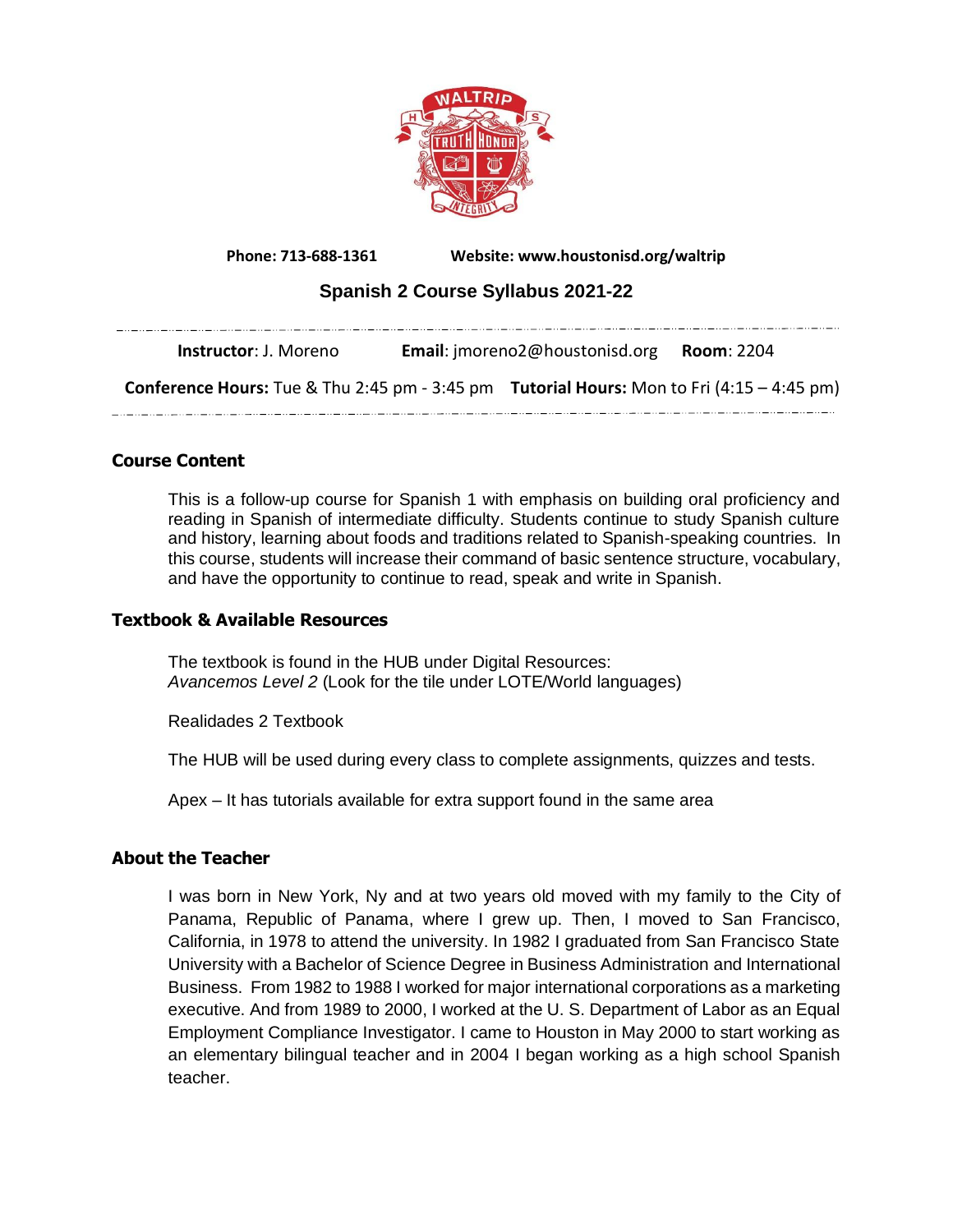## **Ongoing Objectives**

- $\triangleright$  With this course, the students will continue to improve and master the fundamental skills of the Spanish language: listening, talking, writing, thinking, and oral language.
- $\triangleright$  The students will increase the use the oral language by working on activities using the skills of listening, talking and discussing.
- $\triangleright$  They will be able to discuss and compare different real life situations in the target language.
- $\triangleright$  The student will continue to explore cultures different from his/her own, i.e. foods, clothes, traditions, holidays, celebrations, and music.

### **Notebook**

The students are required to maintain a handwritten composition notebook of your notes and vocabulary. It will be submitted once per grading cycle and should be present during every class to take notes whether the class is virtual or in person.

## **Grading Scale**

Grades are calculated as follows: Classwork 50%, Quizzes 30%, Participation 20%

## **Attendance and Participation**

Attendance and participation are required; it is difficult to learn the content if the students are not present in class. Class participation and attendance can be a deciding factor if the class grade average straddles two grades. It is also too easy to fall behind if a lesson is missed since each one builds the foundation for the next lesson. Students should make sure to see me about any missed work if absent. All assignments have firm deadlines built into the HUB for completion.

## **Daily Required Materials**

- 1. Laptop
- 2. Pen or Pencil
- 3. Composition notebook
- 4. Occasionally, color pencils or markers for projects or to enhance work or notes (But not required)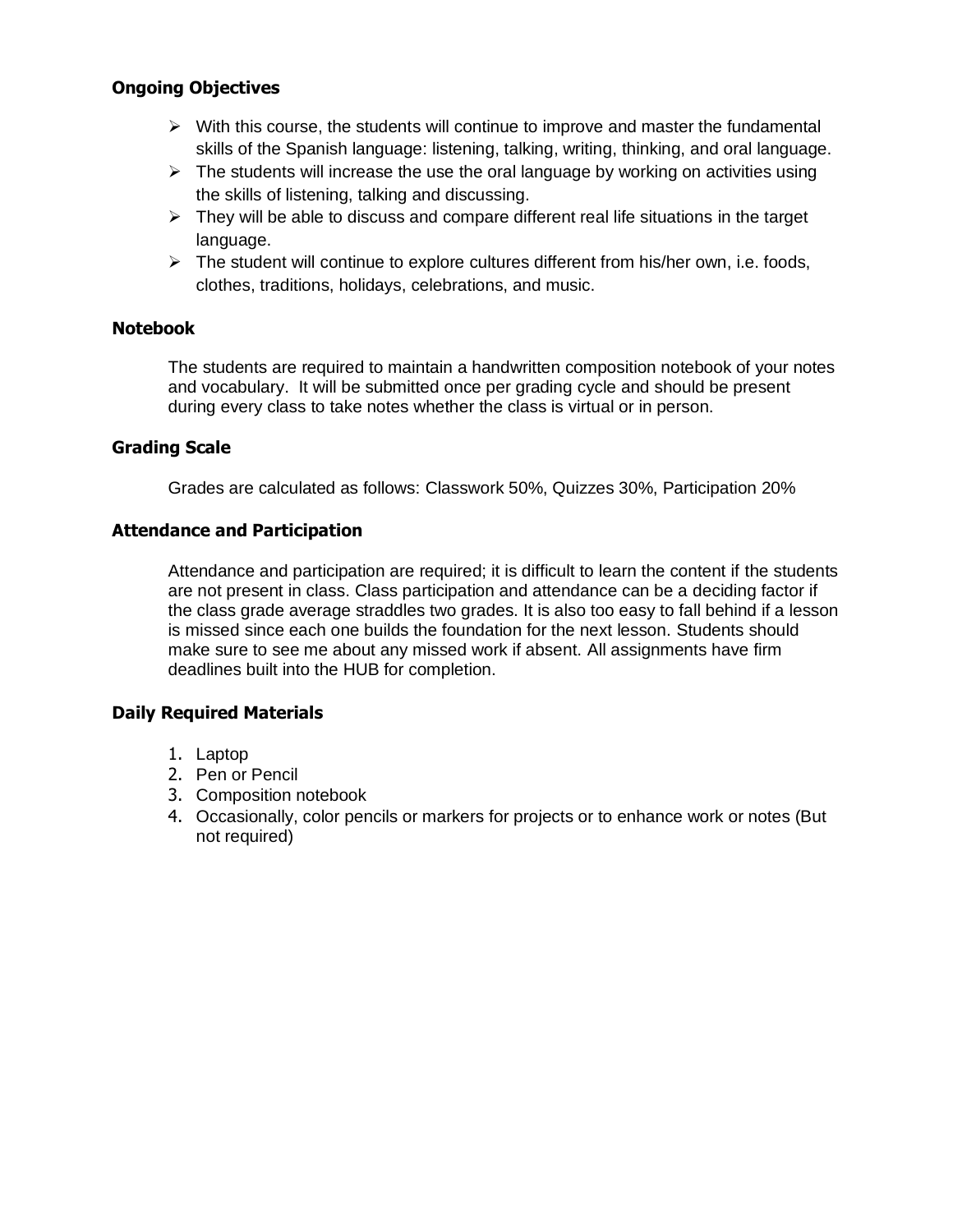# **Unit Overviews**

## **Unit One**

Students will be able to: 1) discuss likes and dislikes with some elaboration; 2) discuss class behavior, expectations, schedule and extracurricular activities; 3) elaborate on descriptions of people, places and things, family, jobs; 4) discuss technology in the school and after-school context.

#### **Unit Two**

Students will be able to: 1) discuss personal and family daily routines; 2) talk about themselves, family and others; 3) compare physical and character traits of self and others; 4) discuss main rooms of the house and their purpose; 5) talk about their neighborhoods; 6) compare foods in the U.S. and other countries.

### **Unit Three**

Students will be able to: 1) discuss going shopping and learn how to make purchases in the store or at the market; 2) discuss artistic events they have attended and plan to go on the weekends; 3) communicate in simple terms their opinions about the arts; 4) compare and state reasons for their likes and dislikes; 5) tell stories in the past.

### **Unit Four**

Students will be able to: 1) discuss in simple terms the effect of social media in their lives compared with the youth form Spanish-speaking countries; 2) talk about media influencers; 3) communicate the steps needed for traveling to other countries; 4) talk about past travels and state opinions about them; 5) practice giving and receiving directions and using a map.

#### **Unit Five**

Students will be able to: 1) talk in basic terms about their health and the factors that can affect it; 2) ask for help when ill at home or abroad; 3) become familiar with facts about quality of life and its factors such as poverty, health, and language barriers in Spanish and compare them with their own culture; 4) give and receive directions to the next hospital or health place; 5) understand, ask, explain to others and follow directions on medical advice.

#### **Unit Six**

Students will be able to: 1) talk about recycling at school; 2) state opinions about immigration; 3) discuss involvement in the community; 4) identify challenges that they face in today's society; 5) discuss food shortage and possible solutions; 6) compare the foods they eat with those in Spanish-speaking countries.